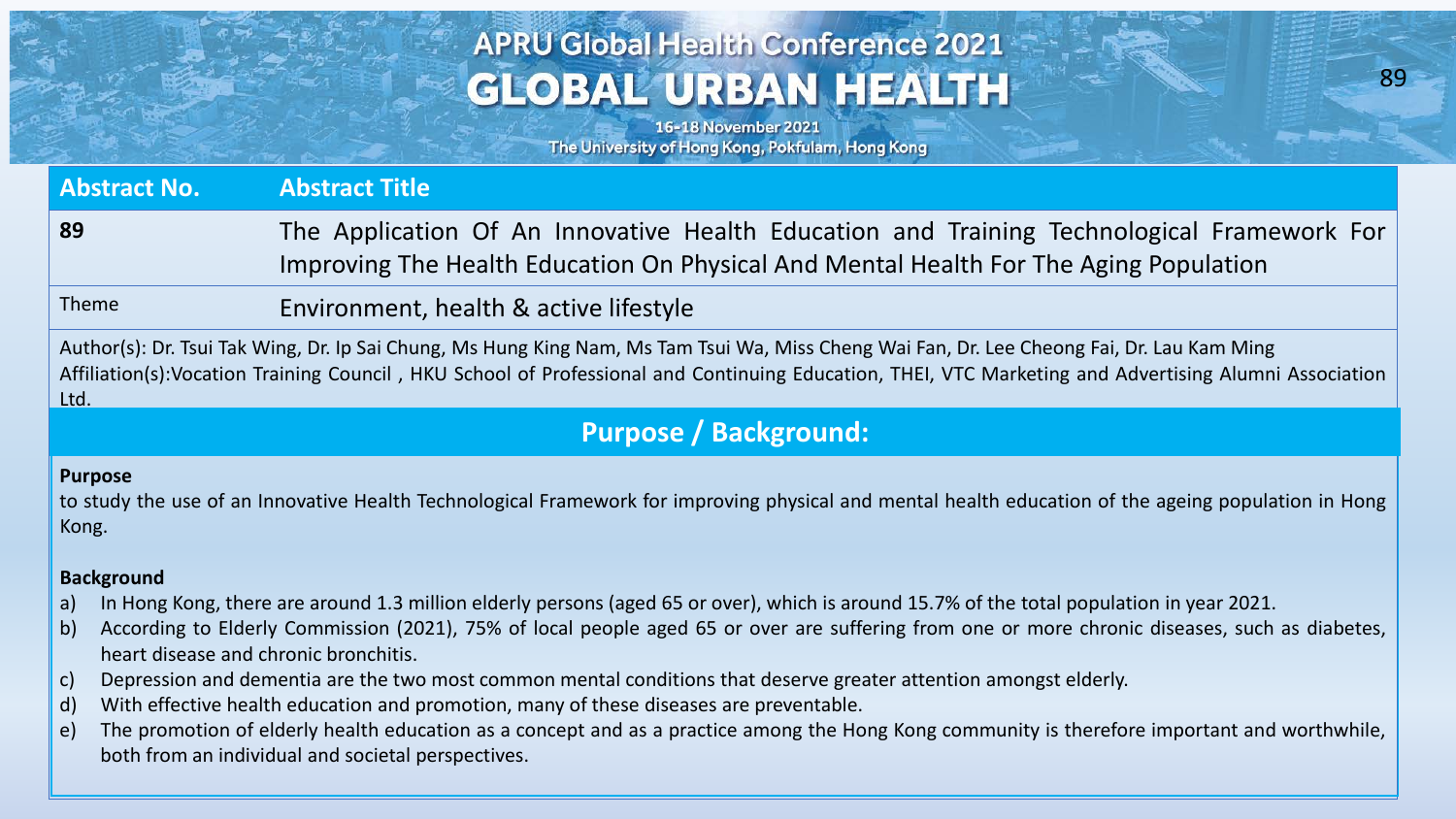# **APRU Global Health Conference 2021 GLOBAL URBAN HEALTH**

16-18 November 2021 The University of Hong Kong, Pokfulam, Hong Kong

## **Methods:**

Tsui et al. (2020) and Tsui et al. (2015) have built an innovative technological framework for improving health education and quality of life of the ageing population. Different innovative technologies are applied for communication, collaboration, training and education of different involved parties and learners. Those technologies includes the following:

- mobile technologies
- online health platforms,
- social media and networks,
- videoconferencing,
- Search engine,
- online medical consultative services,
- Cloud computing,
- Big data analytics,
- Etc.

**Allen MacAllin**